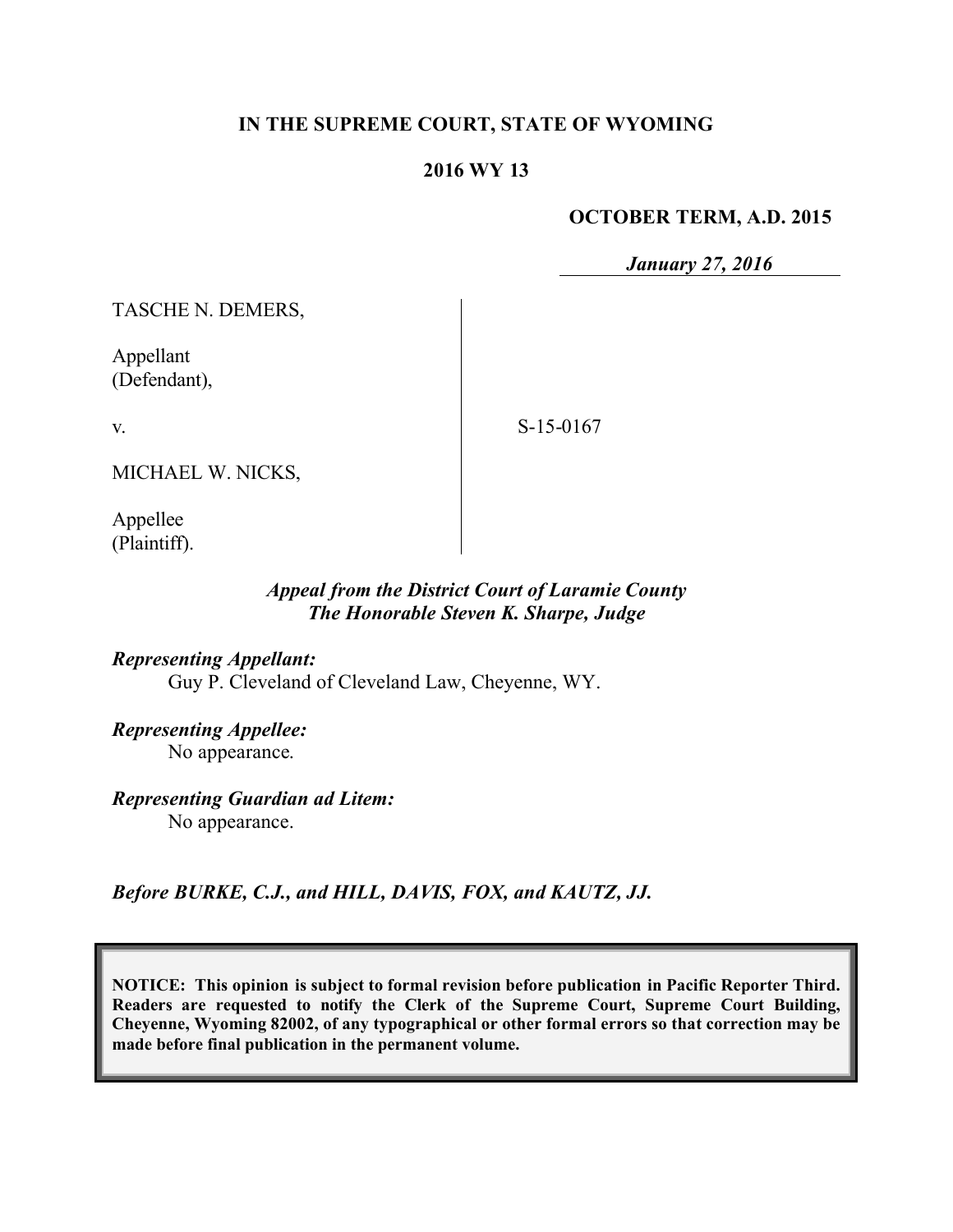**HILL,** Justice.

 $\overline{a}$ 

[¶1] Tasche DeMers (Mother) challenges a district court order awarding Michael Nicks (Father) primary custody of the parties' ten-year old son. Mother contends that the district court erred by treating the dispute as an initial custody determination rather than as a modification of an existing custody order. Mother further contends that the district court abused its discretion by giving insufficient weight to the status quo and the child's preference. We affirm.

### **ISSUES**

[¶2] Mother states the issues on appeal as follows:

I. Whether the trial court abused its discretion by ignoring material factors deserving significant weight. The relevant material factors being:

- a. Status Quo as a Material Factor; and
- b. Child's preference as a Material Factor requiring "serious consideration."

II. Whether the trial court abused its discretion by determining this matter as an "initial custody determination" rather than a modification proceeding after entry of the temporary custody order that solidified the parents' decade long shared custody/equal parenting time agreement.

# **FACTS**

[¶3] The parties met in Cheyenne, Wyoming in 2004 and began dating. In December 2004, Mother gave birth to the parties' son, ADN. The parties never married, and they separated in September 2005, when ADN was about ten months old. Mother and Father thereafter lived separately and shared the parenting of ADN.  $\frac{1}{1}$ 

[¶4] The parties eventually began new relationships and had additional children. Mother had a relationship with Manuel Maestas, who passed away in 2010, and had two children with him. Father is married to Brittany Nicks, and they have two children together.

<sup>1</sup> With regard to the shared parenting, the parties' testimony conflicted. Father testified that after the parties separated, he cared for ADN the majority of the time. In contrast, Mother testified that during that period, ADN spent the majority of his time with her. The district court found Father's testimony more credible and accepted his version of the parenting arrangement during the period following the parties' separation.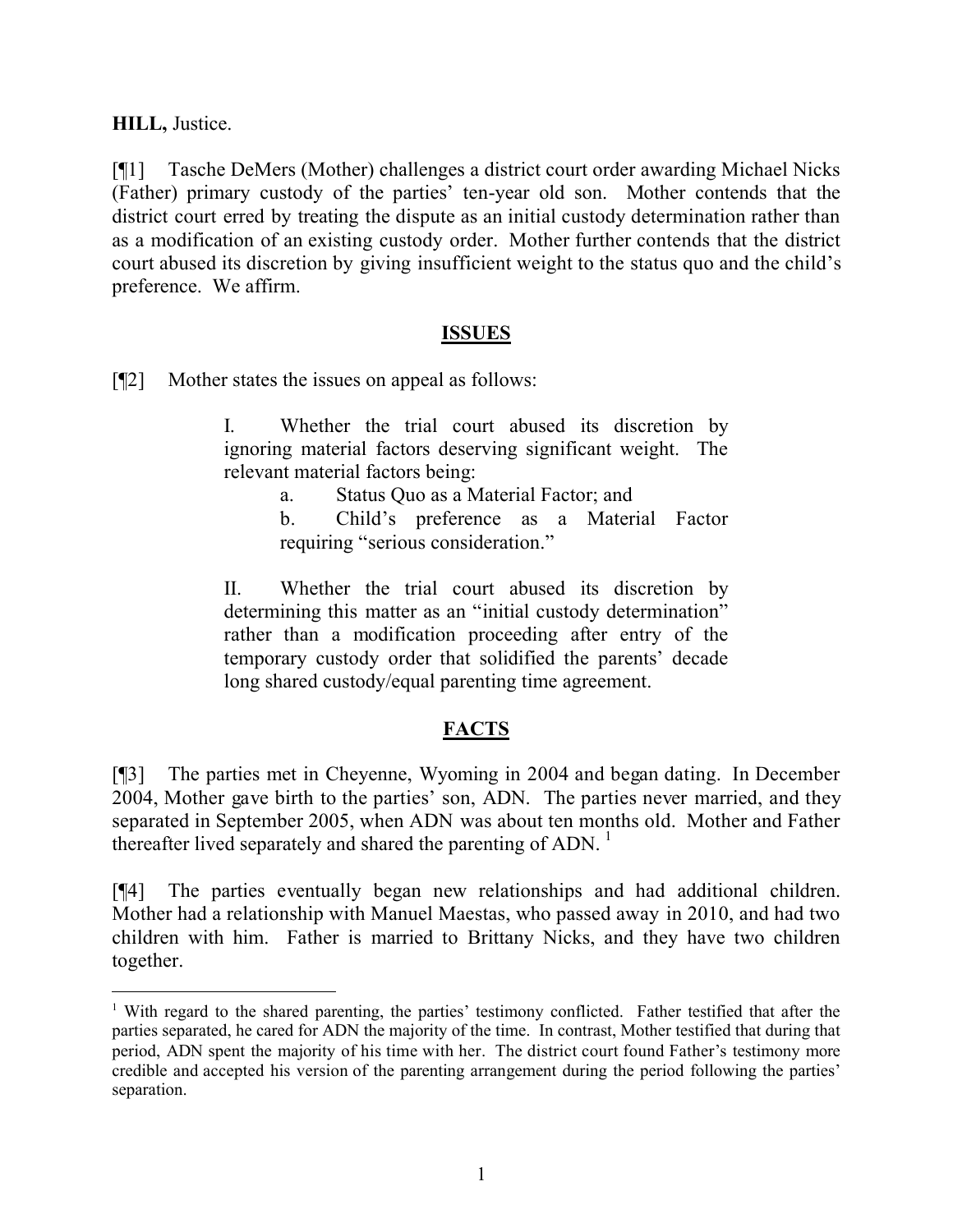[¶5] In 2009, Mother moved to Denver, Colorado and took ADN with her. Father opposed the move, but at that time he lacked the financial resources to file a court action. Mother lived with her father in Denver for over a year and then returned to Cheyenne. During the time Mother lived in Denver, Father exercised regular visitation and paid child support to Mother.<sup>2</sup>

[¶6] Upon Mother's return to Cheyenne, the parties resumed their shared parenting of ADN, and they shared custody of him on a relatively equal basis. The present dispute began in December 2012 when Mother informed Father that she intended to move back to Colorado and once again take the parties' son with her. On December 11, 2012, Father filed a Petition to Establish Custody and Visitation, and Modify Child Support, and at the same time obtained an ex parte mutual restraining order prohibiting either party from removing ADN from Wyoming during the pendency of the custody petition.<sup>3</sup> Mother responded by sending Father a text message stating:

> I'll be keeping [ADN] from now on, see u in court I guess, laters. Britnay will no longer needa pick him up. Do not contact me anymore.... U shoulda talked to me about it like a man, ill be switching him schools as well.

[¶7] On February 1, 2013, Father filed a motion requesting that the district court enter an order addressing temporary custody, visitation, and child support during the pendency of the custody action. On March 1, 2013, following a hearing, the district court entered an Order Granting Temporary Custody, Visitation and Modification of Restraining Order (hereafter "Temporary Custody Order"). The Temporary Custody Order provided, in part:

> 3. It is in the minor child's best interest to preserve the status quo during the pendency of this case.

4. Both parties agree the custody schedule has been:

 <sup>2</sup> Before Mother moved to Denver in 2009, Father paid Mother \$300.00 per month as child support. When Mother moved to Denver, Father increased that amount to \$500.00 per month. These were the child support payments the parties had agreed upon and were not the result of a court order. After Mother returned to Cheyenne, the Wyoming Department of Family Services, on behalf of the State of Colorado, filed a Petition to Establish Support. In Civil Action No. 177-865, Father stipulated to an order of support that increased his monthly support obligation to \$768.00 per month. That order did not address custody or visitation.

<sup>&</sup>lt;sup>3</sup> Prior to Father's filing of the Petition to Establish Custody and Visitation, and Modify Child Support, there had been no court order that established custody or visitation.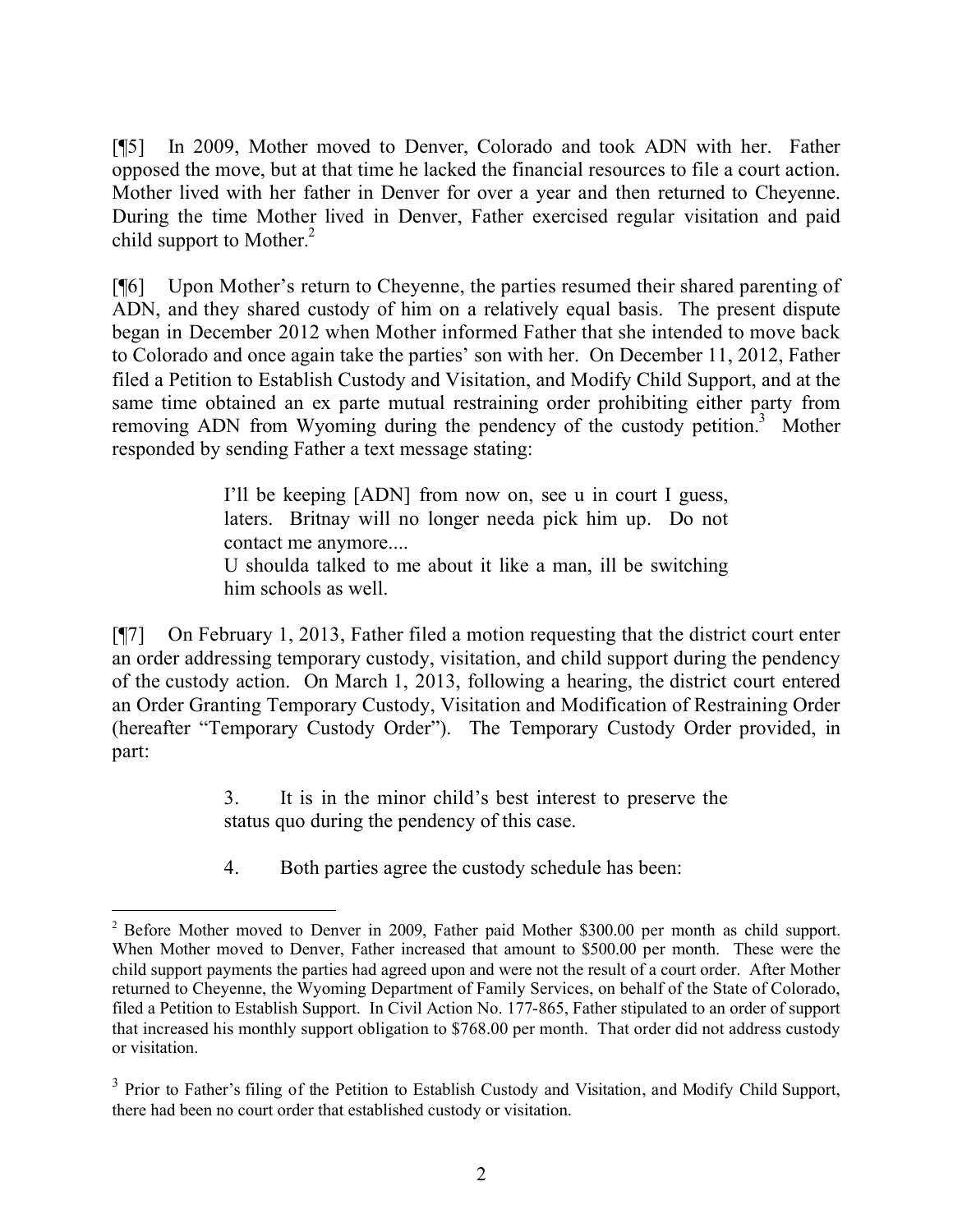A. [Mother] has the minor child every Monday from after school through Wednesday morning when the child is taken to school in the morning.

B. [Father] has [the] minor child every Wednesday when school is released for the day through Friday morning when the child is taken to school in the morning.

C. The parties alternate each weekend with the minor child. Weekends begin on Fridays after school is released and end Sunday evening at 6:00 p.m.

5. It is in the minor child's best interests that this allocation of time continue. Neither parent has expressed any safety concerns for the child if this schedule continues.

6. The division of parenting time, as stated in Paragraph 4 herein, will continue during the pendency of this case or until further order of this Court.

7. The *Ex Parte Temporary Mutual Restraining Order* is modified to allow both parties to temporarily leave the state of Wyoming with their child to visit friends and family during the pendency of the case.

[¶8] A two-day trial was held on the parties' custody dispute on December 11-12, 2014. During the trial, the district court heard testimony from several witnesses, including both parties. The court also received the in-chambers testimony of ADN, who testified that he would prefer to live with Mother. On February 4, 2015, the district court issued its decision letter announcing its decision to award primary custody to Father.

[¶9] On April 14, 2015, the district court issued its final order implementing its decision (hereafter "Final Custody Order"). The order established Father as the primary custodial parent and granted Mother liberal visitation rights. In particular, the order directed that Mother would have two months visitation during the summer vacation period, visitation of one weekend per month during the school year, twice a week phone or Skype visitation, alternating holiday visitation, and visitation each and every Spring Break. The order also addressed child support by directing Mother to pay Father child support in the amount of \$200.88 per month.

[¶10] On May 11, 2015, Mother filed her notice of appeal to this Court, appealing the district court's Final Custody Order.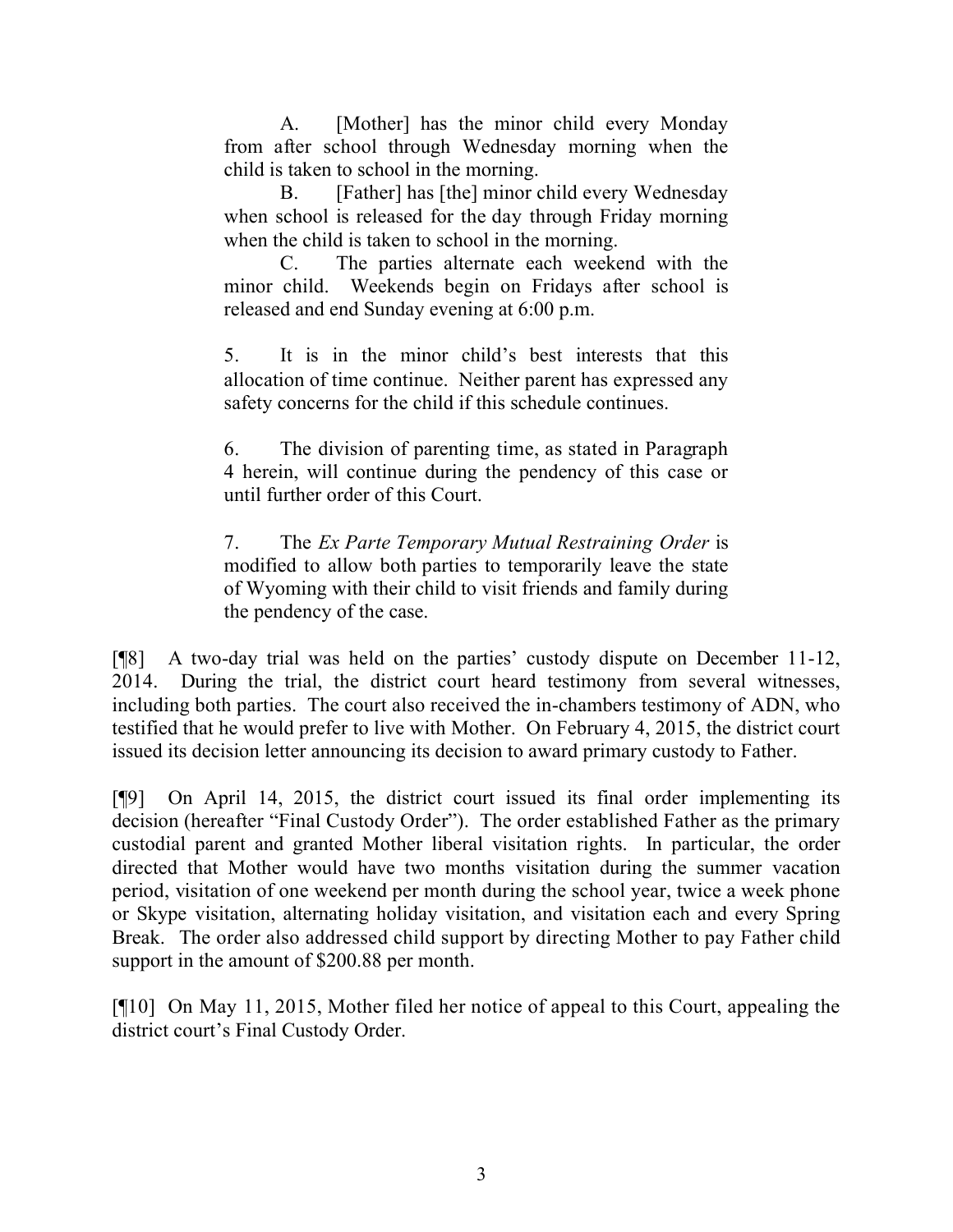### **STANDARD OF REVIEW**

[¶11] This Court reviews district court decisions affecting child custody and visitation for an abuse of discretion. *Cook v. Moore*, 2015 WY 125, ¶ 7, 357 P.3d 749, 751 (Wyo. 2015). We have said:

> It has been our consistent principle that in custody matters, the welfare and needs of the children are to be given paramount consideration. The determination of the best interests of the child is a question for the trier of fact. We do not overturn the decision of the trial court unless we are persuaded of an abuse of discretion or the presence of a violation of some legal principle.

> A court does not abuse its discretion unless it acts in a manner which exceeds the bounds of reason under the circumstances. Our review entails evaluation of the sufficiency of the evidence to support the district court's decision, and we afford the prevailing party every favorable inference while omitting any consideration of evidence presented by the unsuccessful party. Findings of fact not supported by the evidence, contrary to the evidence, or against the great weight of the evidence cannot be sustained. Similarly, an abuse of discretion is present when a material factor deserving significant weight is ignored.

*IC v. DW*, 2015 WY 135, ¶ 7, 360 P.3d 999, 1001 (Wyo. 2015) (quoting *Stevens v. Stevens*, 2014 WY 23, ¶ 8, 318 P.3d 802, 805–06 (Wyo. 2014)).

[¶12] In reviewing custody determinations, we have further stated:

"The law affords wide discretion to the district court when fashioning custody and visitation provisions for the best interests of the children." *Pace* [*v. Pace*], [2001 WY 43,] ¶ 11, 22 P.3d [861,] 865 [(Wyo.2001)] (quoting *Reavis [v. Reavis*], 955 P.2d [428,] 431 [(Wyo.1998)]). Such discretion "encompasses one of the most difficult and demanding tasks assigned to a trial judge." *Reavis*, 955 P.2d at 431. "Ultimately, the 'goal to be achieved is a reasonable balance of the rights and affections of each of the parents with paramount consideration being given to the welfare and needs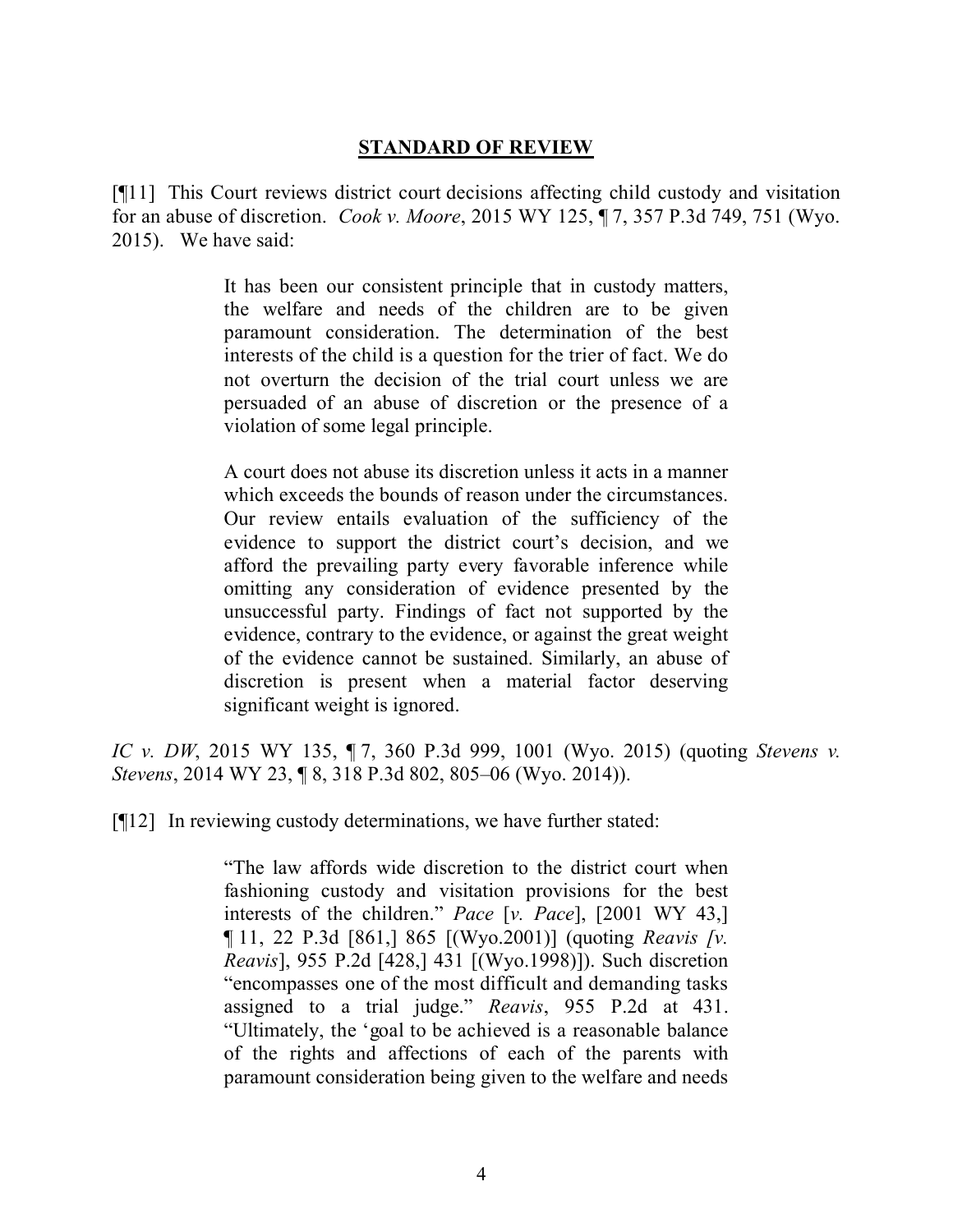of the children.'" *Pace*, ¶ 11, 22 P.3d at 865 (quoting *Leitner*  [*v. Lonabaugh*], 402 P.2d [713,] 720 [(Wyo.1965)]).

*Dahlke v. Dahlke*, 2015 WY 76, ¶ 14, 351 P.3d 937, 941 (Wyo. 2015) (quoting *Zupan v. Zupan*, 2010 WY 59, ¶ 13, 230 P.3d 329, 333 (Wyo. 2010)).

## **DISCUSSION**

[¶13] Mother asserts two errors on appeal. First, Mother contends that the district court abused its discretion in failing to give adequate weight to the status quo and the child's custody preference. Second, Mother contends that the district court erred in treating its custody determination as an initial custody determination rather than as a modification of an existing custody order. Because the question of whether the custody determination was properly treated as an initial custody determination dictates the required custody analysis, we will begin with Mother's second claim of error and then turn to her abuse of discretion argument.

### **A. Mother's Modification Argument**

[¶14] Mother claims that the district court erred in treating its ruling as an initial custody determination rather than as a modification of a custody order. In particular, Mother argues that the Final Custody Order was an order modifying the Temporary Custody Order and because there was no showing of a material change of circumstances following the court's entry of the Temporary Custody Order, the court erred as a matter of law in modifying the Temporary Custody Order. We disagree. The Temporary Custody Order was not a final order subject to the modification provisions of Wyo. Stat. Ann. § 20-2- 204(c), and entry of the Temporary Custody Order did not foreclose entry of a final custody order or change the framework for the district court's custody analysis.<sup>4</sup>

 <sup>4</sup> Mother's modification argument is not one that was presented to the district court. Mother directs us to no such argument below, and in our review of the record, we found no objection to the district court addressing the custody determination as an initial determination and no argument that the court was in some way bound by its Temporary Custody Order. Generally, this Court will not address claims raised for the first time on appeal. *Crofts v. State ex rel. Dep't of Game and Fish*, 2016 WL 97322, 2016 WY 4, ¶ 19, \_\_\_ P.3d \_\_\_ (Wyo. 2016) (quoting *Davis v. City of Cheyenne*, 2004 WY 43, ¶ 26, 88 P.3d 481, 490 (Wyo. 2004)). The question, however, of whether the district court's ruling was an initial custody determination or a modification of an existing order has jurisdictional implications, and because a challenge to a court's subject matter jurisdiction may be raised at any time, we will address the claim. *See Arnott v. Arnott*, 2012 WY 167, ¶ 14, 293 P.3d 440, 445 (Wyo. 2012) (quoting *Hanson v. Belveal*, 2012 WY 98, ¶ 18, 280 P.3d 1186, 1193 (Wyo. 2012)) ("The district court does not properly acquire jurisdiction to reopen an existing custody order until there has been a showing of 'a substantial or material change of circumstances \* \* \* .'"); *City of Casper v. Holloway*, 2015 WY 93, ¶ 16, 354 P.3d 65, 70 (Wyo. 2015) (quoting *In re AGS*, 2014 WY 143, ¶ 15, 337 P.3d 470, 476 (Wyo. 2014)) (question of subject matter jurisdiction may be raised at any time at trial or appellate level).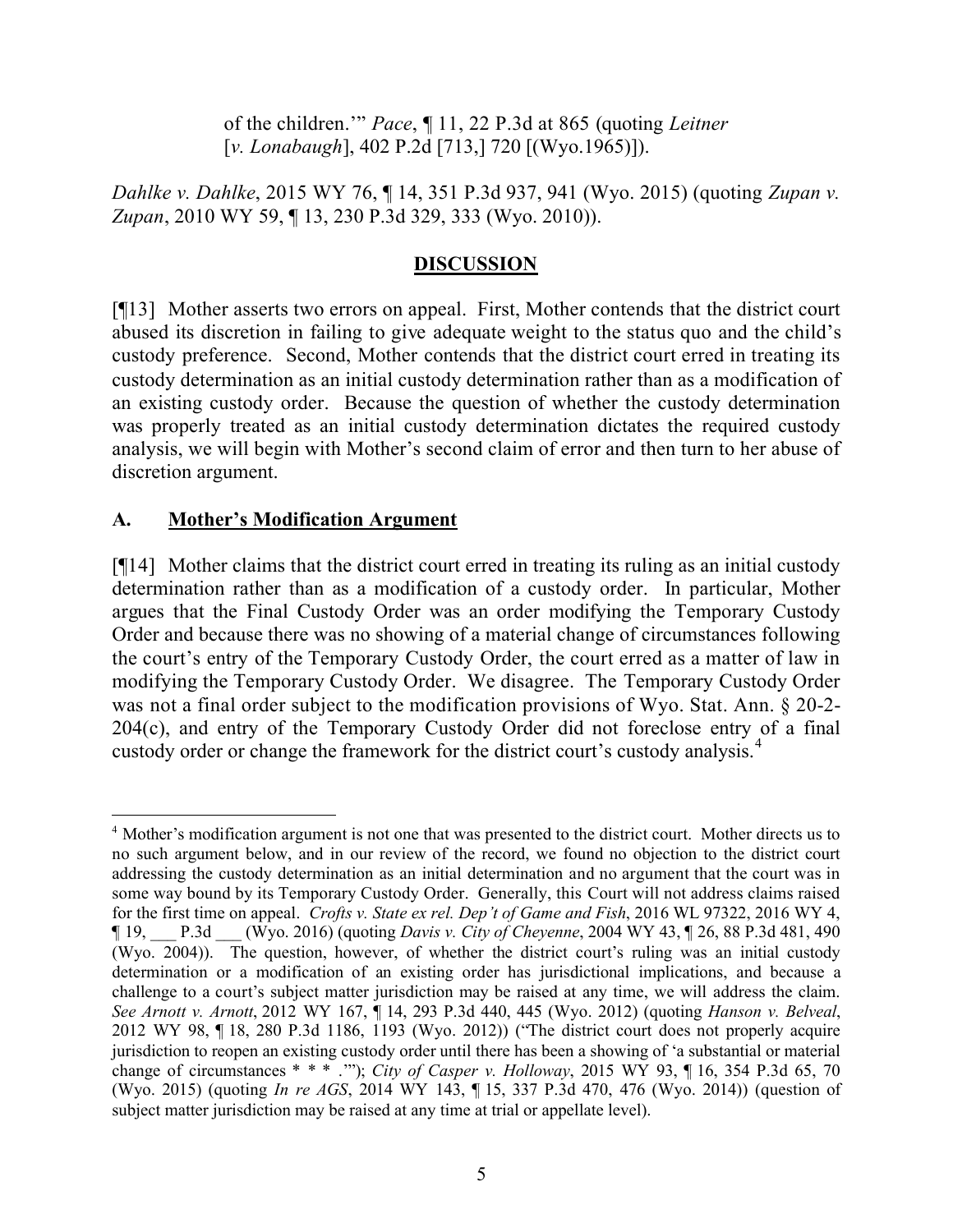[¶15] Although neither party argued below that the district court should treat its custody determination as a modification, the court began its custody analysis with a finding that its ruling would be an initial custody determination. The court stated:

> As a preliminary matter, the court believes it is appropriate to treat this action as an "initial custody determination," as opposed to a modification petition. While Docket 177-865 does require [Father] to pay child support to [Mother], no court has been previously called upon to make a factual determination as to who should be the primary custodial parent, what an appropriate parenting schedule should be, or what is in the best interests of A.D-N. in that regard.

[¶16] We agree with the district court. Before Father filed his Petition to Establish Custody and Visitation, and Modify Child Support in December 2012, no other order had been entered establishing custody and visitation. Because no order governing custody and visitation existed, there was no order to be modified, and the district court's determination was properly treated as an initial custody determination.

[¶17] Our conclusion is not affected by the district court's entry of its Temporary Custody Order. The custody modification statute restricts a district court's authority to "modify an order concerning the care, custody and visitation" of a child, and authorizes the modification only if either parent makes a showing of "a material change in circumstances since the entry of the order in question." Wyo. Stat. Ann. § 20-2-204(c) (LexisNexis 2015). The question, then, is what constitutes "an order concerning the care, custody and visitation" of a child? Our precedent clearly answers that the statute limits the modification of a final order, not the modification of a temporary order.

[¶18] We have repeatedly observed that the material-change-in-circumstances showing required to support a custody modification balances the tension between the need for finality in orders and the need to address a child's best interests. *Cook*, ¶¶ 9-10, 357 P.3d at 752; *Kappen v. Kappen*, 2015 WY 3, ¶ 13, 341 P.3d 377, 382 (Wyo. 2015); *Arnott*, ¶ 14, 293 P.3d at 445; *Aragon v. Aragon*, 2005 WY 5, ¶ 9, 104 P.3d 756, 759 (Wyo. 2005). "Accordingly, a district court cannot reopen an existing custody order until the moving party establishes a 'material change of circumstances which outweigh[s] society's interest in applying the doctrine of res judicata[.]'" *Kappen*, ¶ 14, 341 P.3d at 382 (quoting *CLH v. MMJ (In re TLJ)*, 2006 WY 28, ¶ 8, 129 P.3d 874, 876 (Wyo. 2006)). In other words, we have recognized that the orders to which the Wyo. Stat. Ann. § 20-2-204(c) modification requirements apply are final orders that the doctrine of res judicata would otherwise bar reopening.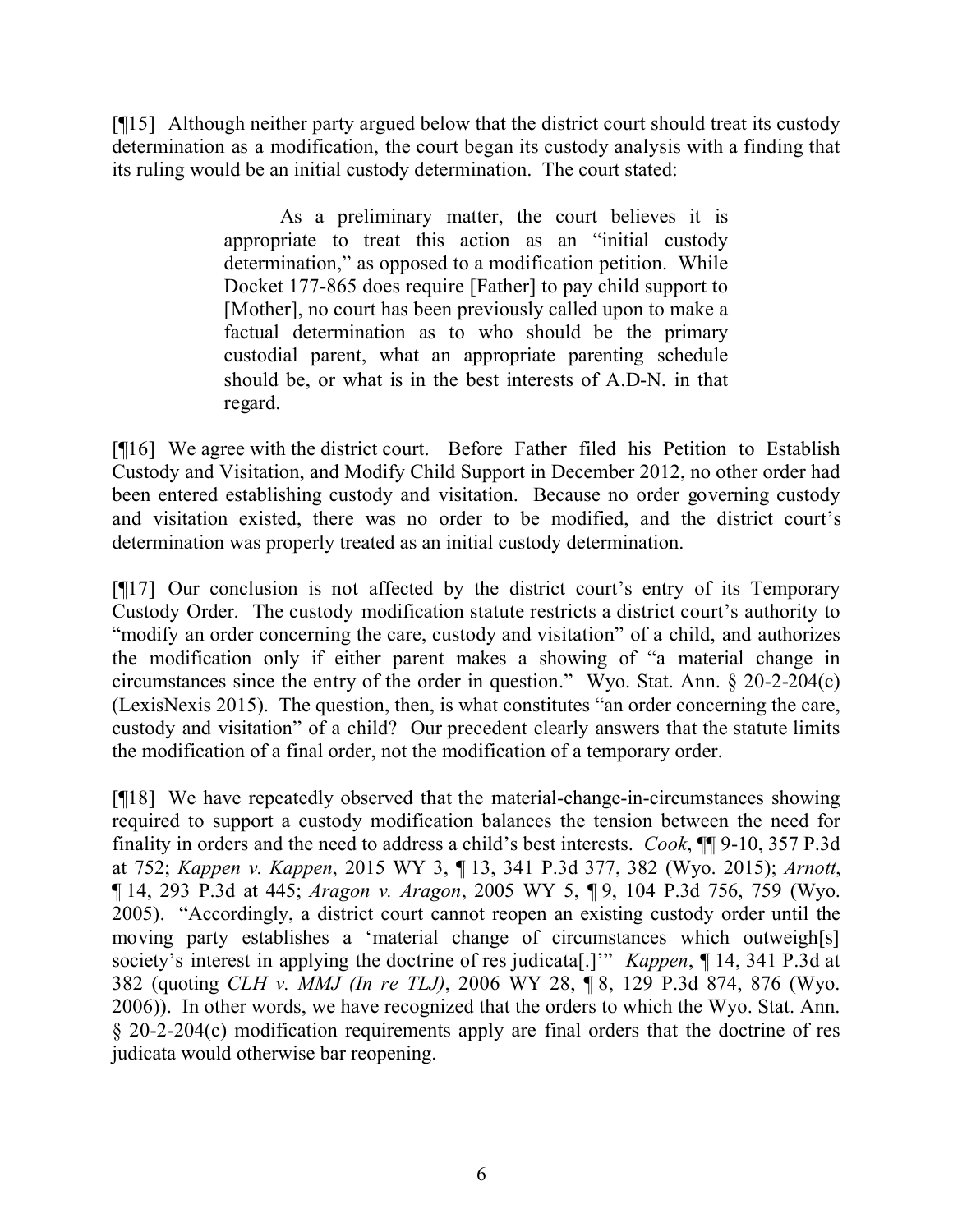[¶19] Res judicata bars relitigation of previously litigated claims and applies where there is:

> (1) Identity in parties; (2) identity in subject matter; (3) the issues are the same and relate to the subject matter; and (4) the capacities of the persons are identical in reference to both the subject matter and the issues between them.

*Breen v. Black*, 2015 WY 96, ¶ 16, 353 P.3d 725, 729 (Wyo. 2015).

[¶20] Based on these factors, the district court's Temporary Custody Order was not an order subject to the Wyo. Stat. Ann. § 20-2-204(c) modification requirements, and entry of the temporary order did not foreclose entry of the Final Custody Order. By its plain terms, the Temporary Custody Order was strictly an interim order meant to apply only until a final custody determination was made. The sole issue it addressed was custody and visitation during the pendency of the parties' custody dispute. The question of which parent should ultimately have primary custody and the question of a visitation schedule based on that ultimate custody ruling were not questions litigated during the temporary custody hearing.<sup>5</sup> The Temporary Custody Order and the Final Custody Order addressed different concerns, and the doctrine of res judicata did not apply to bar entry of the Final Custody Order. The district court therefore did not err in treating its Final Custody Order as an initial custody determination.

# **B. Mother's Abuse of Discretion Argument**

 $\overline{a}$ 

[¶21] Mother contends that the district court abused its discretion in awarding primary custody to Father because the decision failed to give sufficient weight to the status quo and to ADN's preference. We will first set forth the district court's explanation for its custody ruling and then address each factor Mother argues should have been given controlling consideration in making the determination.

[¶22] The district court explained its basis for granting Father primary custody of ADN as follows:

> The court has carefully considered and applied the factors set forth in Wyo. Stat. § 20-2-201 to the evidence received during trial. The court has also considered the above

<sup>&</sup>lt;sup>5</sup> The Temporary Custody Order notes that both parties appeared at the hearing on temporary custody and that the court heard oral argument. The order does not indicate that the court took evidence on the child's best interests, the relative fitness of each parent, or travel and visitation concerns. Moreover, the Temporary Custody Order contained no findings concerning the statutory factors a court is required to consider in entering a divorce decree or custody order. *See* Wyo. Stat. Ann. § 20-2-201(a) (LexisNexis 2015) (setting forth factors the court shall consider in determining the best interests of the child).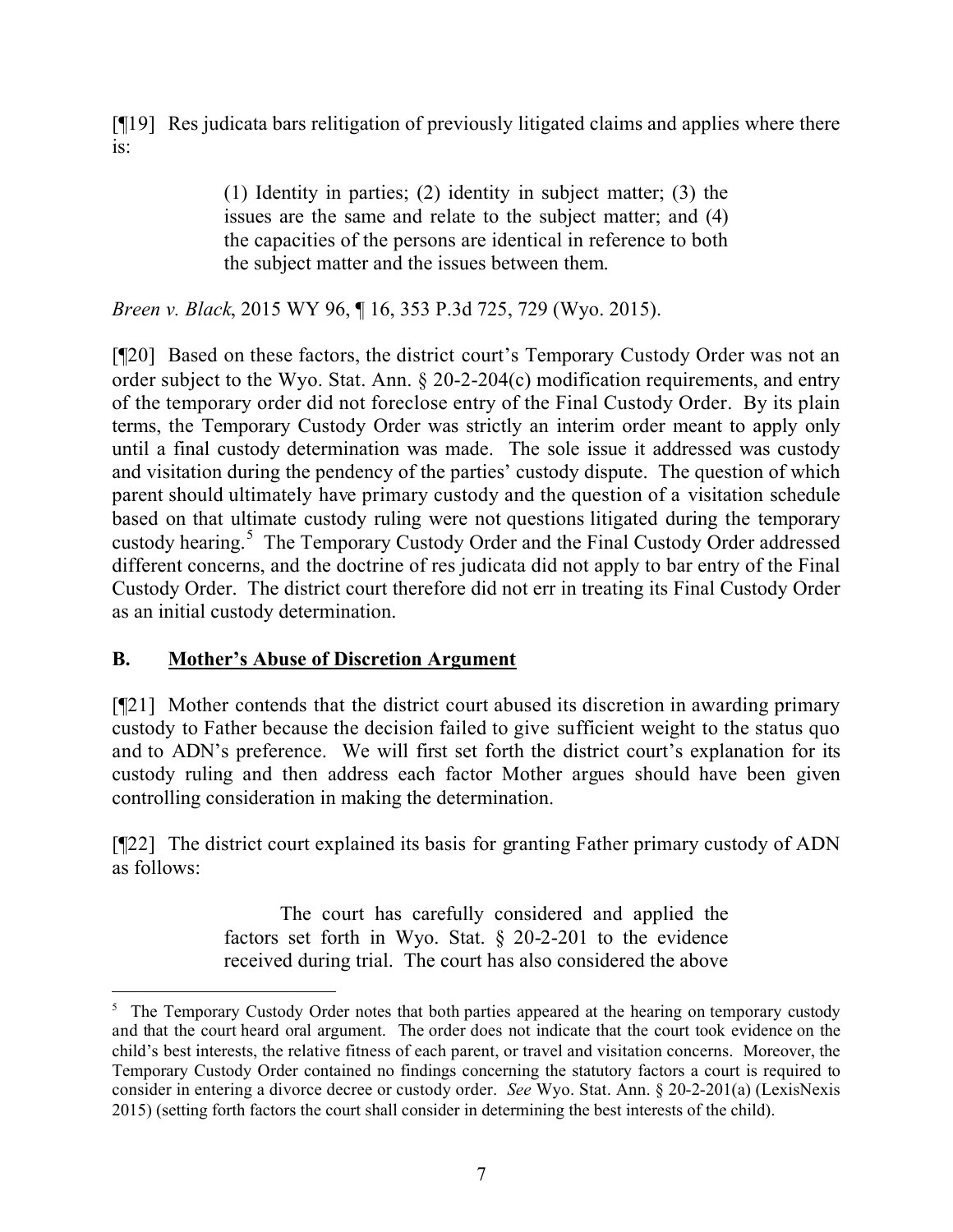case-law and precedent of the Wyoming Supreme Court. After doing so, the court believes it is in the best interest of the child for both parents to have joint legal rights, but for [Father] to be the primary custodial parent.

As this court noted at the conclusion of the testimony, the hardest custody cases to decide are cases where both parents are decent parents. That is the situation here. Both parents clearly have a quality relationship with their son, and both love him very much. Moreover, both parents have the ability to provide adequate care and are fit to have custody of the child. Both are willing and able to accept the responsibility of parenting. This case turns largely on the "relative competency and fitness" of the two respective parents. While the evidence establishes that [Mother] is generally a good mother, the testimony establishes that [Father] is an exceptional father, and the court finds that A.D.-N. has more stability in his father's care.

The court notes that [Father] has a very stable career with the Air Force. The court finds credible and persuasive [Father's] testimony that there is a high likelihood that he will be able to finish his military career in Cheyenne, which provides additional predictability and stability for A.D-N.'s future. Furthermore, the court finds that [Father] has also historically demonstrated a more "steady hand" as a parent, has consistently made parenting decisions with A.D-N.'s best interests at stake. For example, the court found persuasive [Father's] testimony that he has generally given in to [Mother's] demands over the years in order to protect A.D-N. from the stress of a confrontation.

Additionally, [Father] is presently in a committed relationship with his wife, Brittany, and he has the ability to provide better financial and parenting support/care for A.D-N. [Father] has resided in Cheyenne for over 16 years and has a very stable lifestyle. Unlike [Mother], the court heard no testimony to suggest that [Father] has ever been cited with any criminal violations; nor has he been involved in any personal relationships that necessitated the filing for protection orders. The undisputed evidence establishes A.D-N. is doing well in school and that he has good friends in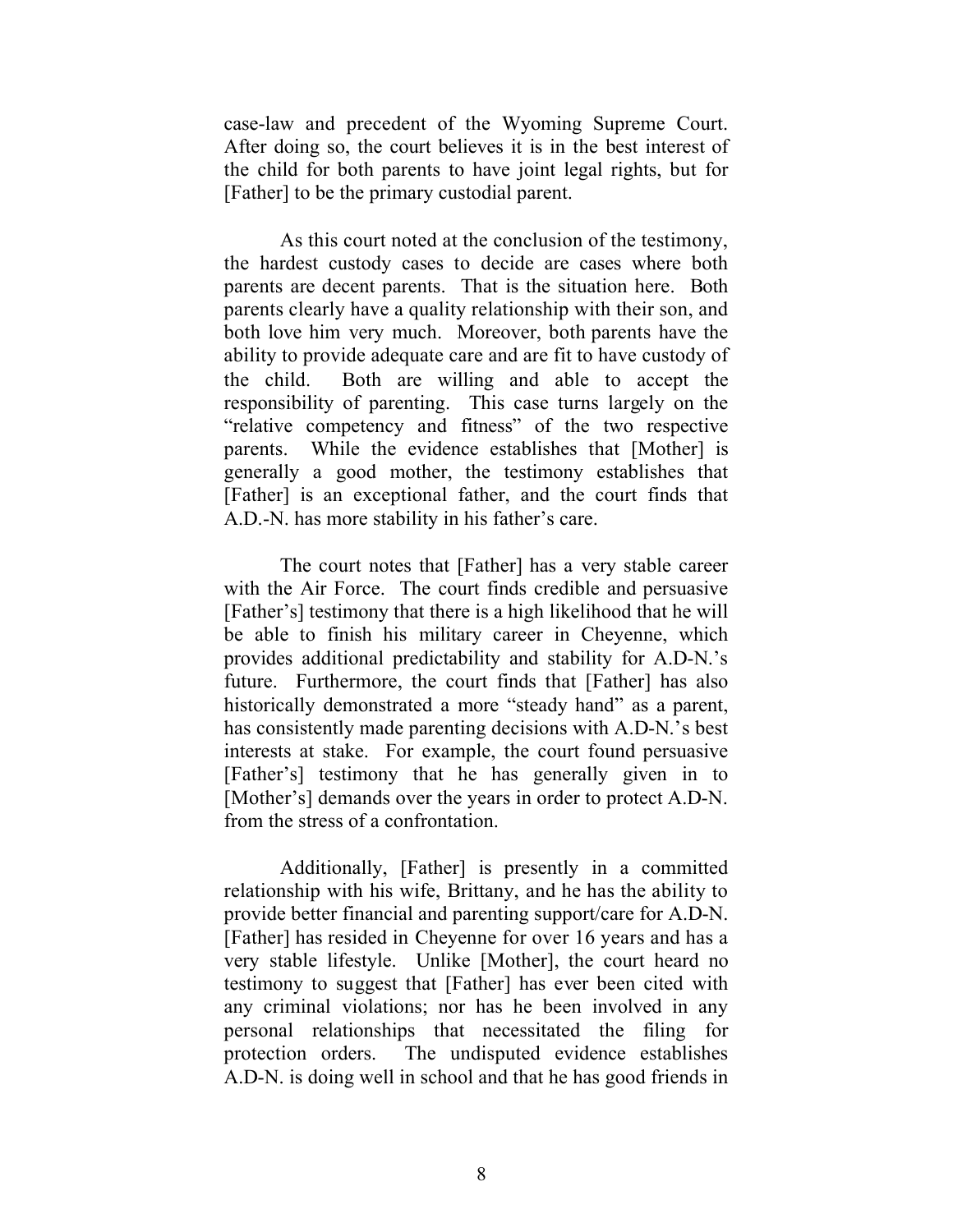Cheyenne. In sum, there is presently a lot of stability and certain[t]y in A.D-N.'s life in Cheyenne.

In contrast, the future for [Mother], with her intended move to Colorado Springs, involves much more uncertainty. [Mother] has made clear that she intends to move to Colorado, regardless of how this court rules on the custody issue. [Mother] testified that she wants to move to Colorado to be closer to "her family." She testified that she believes such a move would be in the child's best interests. However, she failed to adequately explain to this court's satisfaction any credible reason that would support her conclusion, other than a closer proximity to her own family. For example, she failed to convince this court or explain how uprooting A.D-N. from school, where he has friends and is doing very well, in the middle of the semester, was a good thing for her son. She also failed to articulate how moving her son a considerable geographic distance from his father, with whom he is very close, is in the child's best interests. While A.D-N. would certainly be closer to her family, he would be farther away from his natural father as well as from his friends at school. The evidence is undisputed that A.D-N. is a very good student who has close friends in Cheyenne. In short, the proffered reasons for [Mother's] move seemed to be more conducive to her own personal desires to be closer to her family, as opposed to looking out for her son's best interests.

The court also determines that [Father] has historically demonstrated a better ability to respect the rights of [Mother] as a parent, and more of a willingness to relinquish care to [Mother] at appropriate times. In contrast, the court is concerned with the testimony it heard as to the incident in Denver where [Mother] threatened to call the police while [Father] was exercising visitation, as well as [Mother's] emotional and inappropriate response when [Father] filed the present action seeking custody.

Finally, the court notes that the GAL has done an extensive investigation in this case and has recommended to this court that [Father] be made the primary custodial parent. The court agrees with the GAL's recommendation.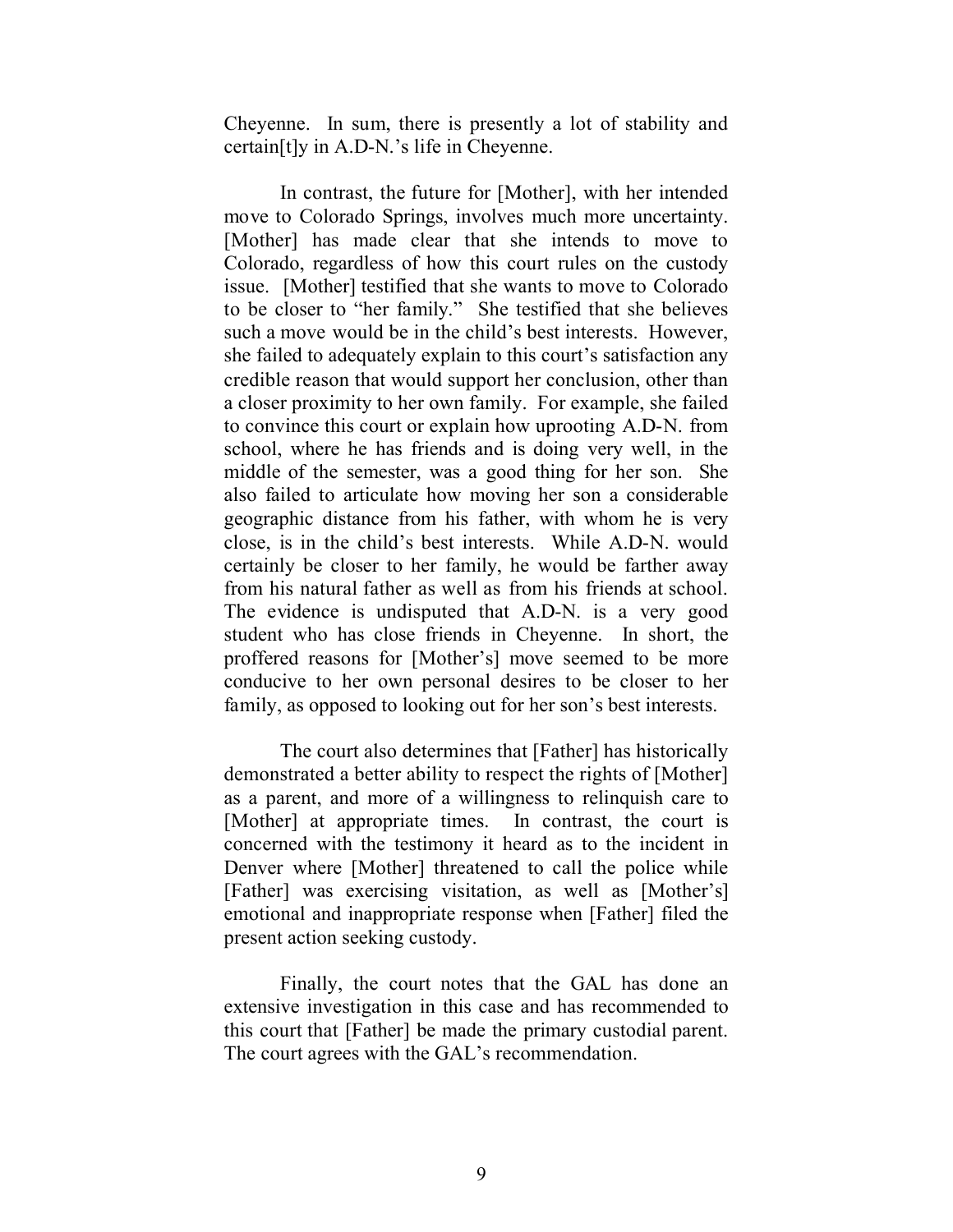In sum, the court believes, based on all of the evidence, that [Father] has met his burden of proving that it is in the best interests of A.D-N. that [Father] be the primary custodial parent.

In making its determination, the court has given serious consideration to the stated preference of A.D-N. However, the court is not convinced that the child, who is only ten, is of a sufficient age or maturity to make a wellreasoned decision as to what is truly in his future best interests. His reasons for wanting to live with his mother, as opposed to his father, centered on the fact that his dad smokes, and that he would be closer to his mother's family in Colorado. It was clear to the court, however, that A.D-N. loves both his mother and his father, and that the child is okay living with either parent. Considering the totality of the circumstances, it is in A.D-N.'s best interest for his father to be the primary custodial parent.

### **1. Consideration of Status Quo**

[¶23] Mother contends that the status quo−the shared custody arrangement the parties had when they both lived in Cheyenne−was a material factor deserving significant weight, and the district court abused its discretion in failing to give the factor consideration. This argument finds no support in the record.

[¶24] The district court did in fact give consideration to the parties' existing arrangement. In rejecting that arrangement as a workable option, the court explained:

> It is abundantly clear to this court that the existing custody arrangement, with both parties equally splitting parenting time with the child, will no longer work in light of [Mother's] imminent relocation to Colorado. This court must therefore undertake an analysis of the factors set forth in W.S. § 20-2- 201 and fashion an appropriate custody/visitation schedule that will take into consideration what is in A.D-N's best interests.

[¶25] The record supports the district court's reasoning. Mother did testify that she was moving to Colorado regardless of the court's custody ruling.

> Q. Okay. If you moved to Colorado, you plan – let's talk about that. You plan to move to Colorado?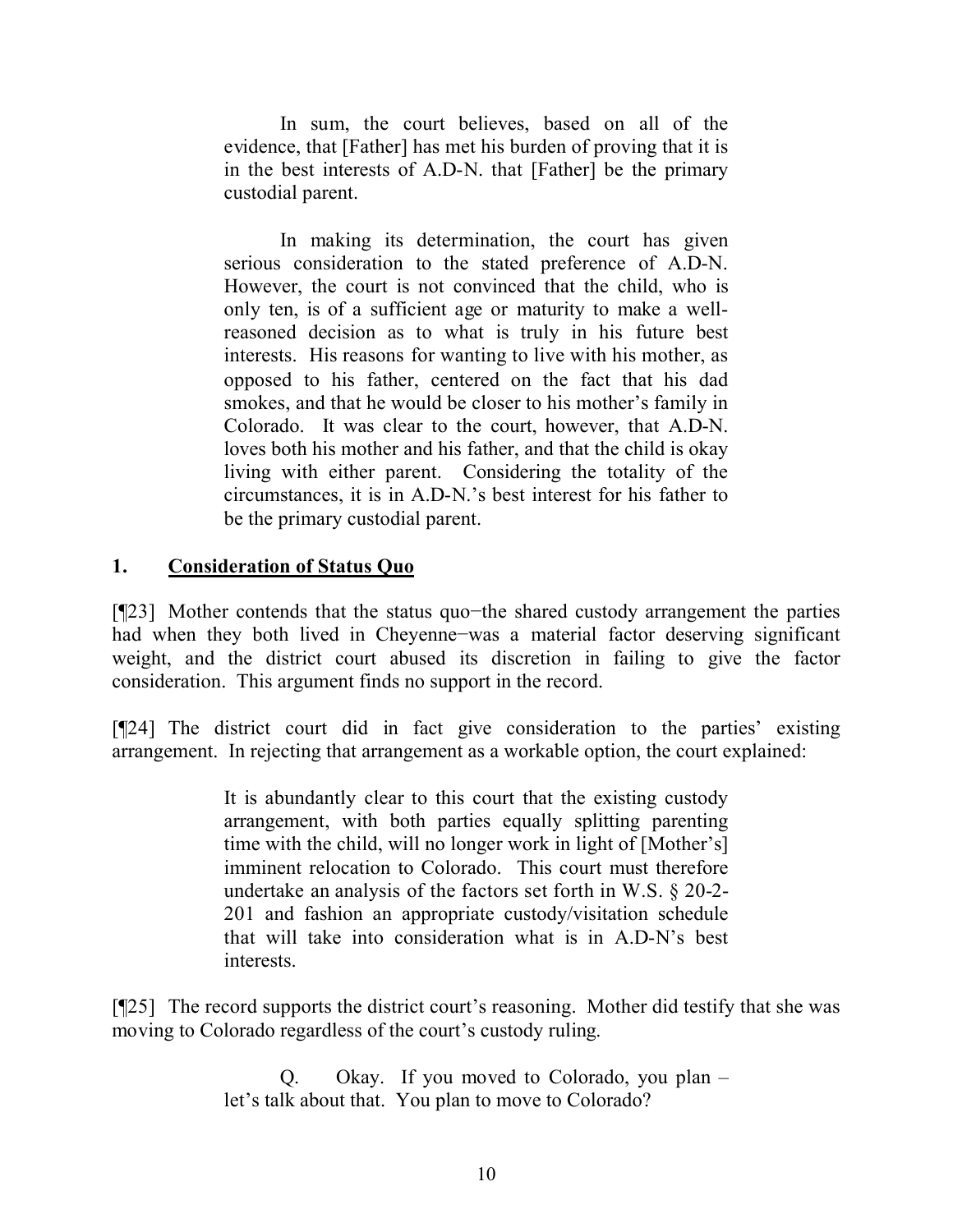A. Yes, I do. Q. We heard testimony earlier today that you plan to make that move, even if the court is not favorable to your position, correct? A. Yes.

[¶26] The parties' status quo custody arrangement had the parties alternating weekends and changing custody of ADN throughout the school week. As the district court observed, that is not a practical arrangement if the parties live hours away from each other. We therefore find no abuse of discretion in the district court's rejection of the status quo as a custody option.

# **2. Consideration of Child's Preference**

[¶27] Mother next contends that the district court abused its discretion by failing to give adequate weight to ADN's stated preference of living with Mother. We again find no abuse of discretion.

[¶28] A child's custody preference, though not conclusive, is a factor that should be given serious consideration in determining custody. *Dahlke*, ¶ 18, 351 P.3d at 942. We have said:

> \* \* \* We have long held that "the preference of a child of sufficient age and maturity is a factor to be considered by a court in ascertaining what is in the child's best interests." *Love v. Love*, 851 P.2d 1283, 1289–90 (Wyo.1993) (quoting *Roberts v. Vilos*, 776 P.2d 216, 218 (Wyo.1989)). We have identified several factors to consider in weighing a child's custodial preference:

[T]he age of the child; the reason for the preference; the relative fitness of the preferred and non-preferred parent; the hostility, if any, of the child to the non-preferred parent; the preference of other siblings; and whether the child's preference has been tainted or influenced by one parent against the other.

*Roberts*, 776 P.2d at 219. "In addition, the preference which has a stated basis and is expressed in a plain manner should be accorded greater weight than one whose basis cannot be described." *Id*. at 218–19.

\* \* \* While it is true that a child's preference is only one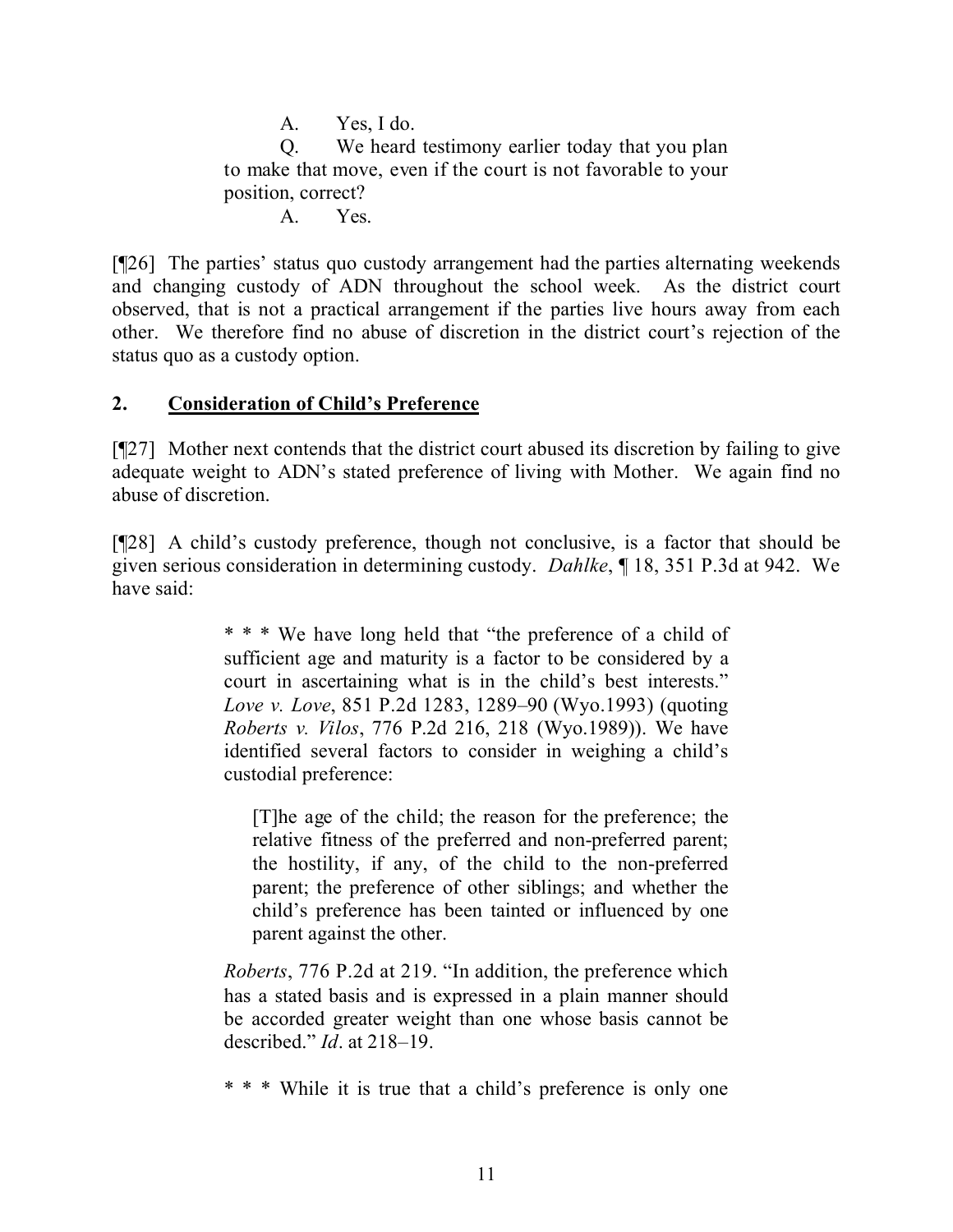factor to consider, and that it cannot form the sole basis for a custody determination, a child's preference should be seriously considered when the child is of an appropriate age and maturity to assert such a preference. *Love*, 851 P.2d at 1291; *Mulkey–Yelverton v. Blevins*, 884 P.2d 41, 44 (Wyo.1994) ("A child's unequivocal preference to live with a particular parent is a factor to be considered, but the expression of a preference is not conclusive.").

Courts have relied on children's preferences in granting custody where they were found to be "bright, communicative, understanding, and mature for their age," and the decision was "well-reasoned" and "not the product of coaching." *Hansen v. Hansen*, 327 N.W.2d 47, 49 (S.D.1982). We agree that the "welfare of the children \* \* \* is not being served if their wishes are not considered by the trial court." *In re Marriage of Kramer*, 177 Mont. 61, 580 P.2d 439, 444 (1978). *See also*, *In re Custody of Maycelle D.*, 213 Mont. 225, 691 P.2d 410, 412 (1984). Though the child's preference is but one factor to consider, theses wishes should receive "serious consideration." *In re Marriage of Rolfe*, 216 Mont. 39, 699 P.2d 79, 87 (1985).

*Love*, 851 P.2d at 1290–91.

*Dahlke*, ¶¶ 17-18, 351 P.3d at 942.

[¶29] The district court's decision reflects that the court considered ADN's stated preference:

> In making its determination, the court has given serious consideration to the stated preference of A.D-N. However, the court is not convinced that the child, who is only ten, is of a sufficient age or maturity to make a wellreasoned decision as to what is truly in his future best interests. His reasons for wanting to live with his mother, as opposed to his father, centered on the fact that his dad smokes, and that he would be closer to his mother's family in Colorado. It was clear to this court, however, that A.D-N. loves both his mother and his father, and that the child is okay living with either parent. Considering the totality of the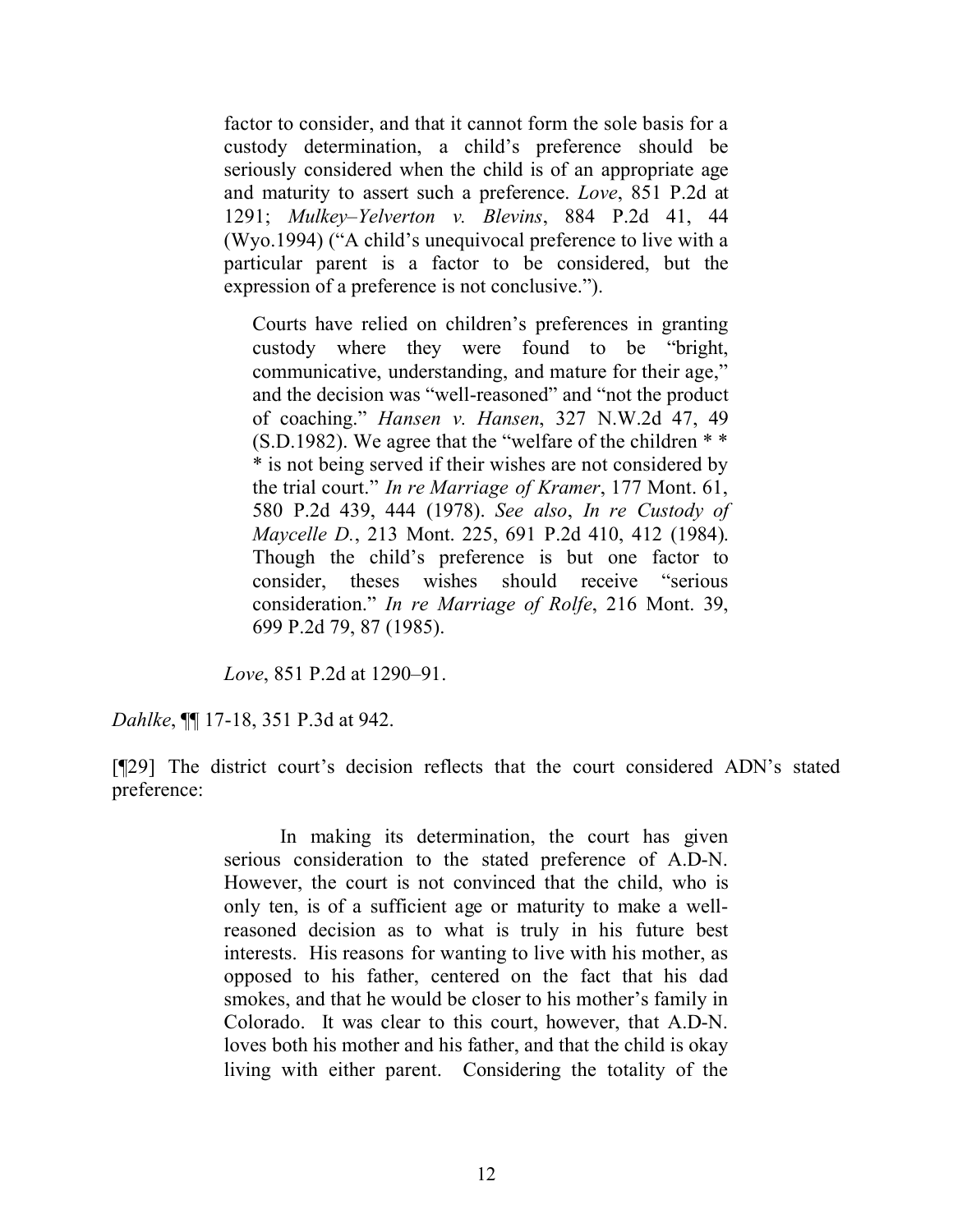circumstances, it is in A.D-N.'s best interest for his father to be the primary custodial parent.

[¶30] Mother acknowledges the district court's consideration but argues the district court improperly discounted ADN's preference without first holding a competency hearing. This argument misses its mark. The district court did not find ADN incompetent to testify. The court simply was not persuaded that ADN was mature enough to decide what was in his best interest. Given ADN's testimony, we cannot say the court abused its discretion in so concluding.

[¶31] On examination by the court, ADN testified:

Q. \* \* \* Are there things that you don't like when you're spending time with your mom or with your dad?

A. No.

Q. So when you're there, you're pretty happy either place?

A. Yeah.

Q. Okay. I know this is really a hard question to ask you, but I'm going to ask it to you.

Where would you prefer to live?

A. I want to live with my mom.

Q. Can you tell me why?

A. Um,  $I - well$ , 'cause my mom – my dad is mostly nice. I've been asking him to quit smoking, then he's trying to. He hasn't been able to. And I think I want to live with my mom so I can see my family more.

[¶32] On examination by the GAL, ADN testified:

Q. Okay. You know that I said to the Court that I thought you ought to live with your dad, didn't you?

A. Yeah.

Q. If the Court does that, would you be okay with that?

A. If I had to live with my dad, I would be okay.

Q. If you had to live with your mom, you would be okay, too, wouldn't you?

A. (Witness nodded head.) Yeah.

[¶33] On examination by Father's counsel, ADN testified:

Q. Is it fair to say you don't want to hurt anybody's feelings?